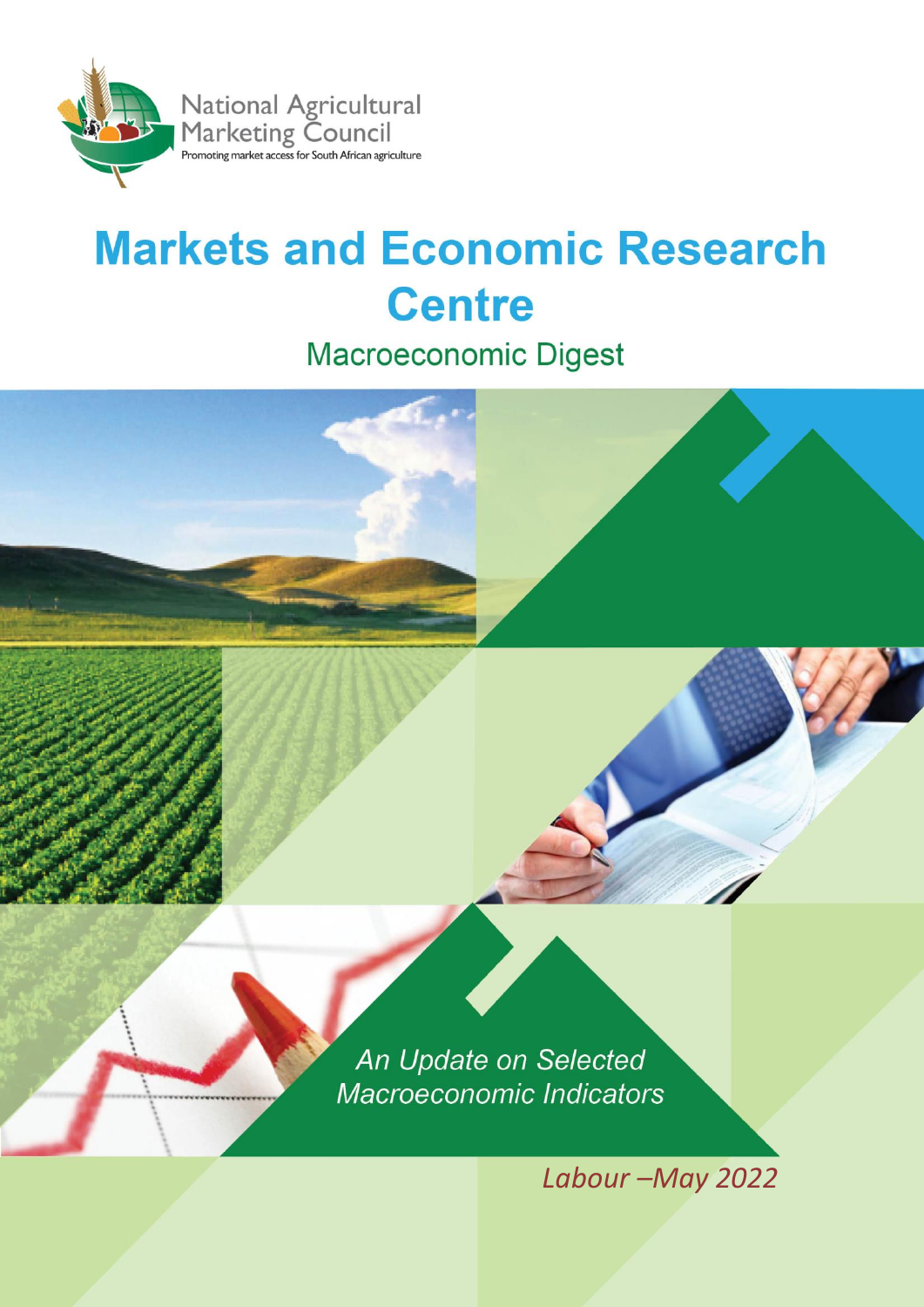## **EXECUTIVE SUMMARY**

The Quarterly Labour Force Survey (QLFS) published by Statistics South Africa on 31 May 2022 provides an overview of the observed changes in the key labour market indicators between the fourth quarter (October - December) of 2021 and first quarter (January - March) of 2022. The total number of employed persons increased by 370 000 from 14.5 million (2.5%) to 14.9 million in Q1: 2022, and the number of unemployed persons decreased by 60 000 from 7.92 million (-0.8%) to 7.86 million compared to Q4: 2021, resulting in an increase of 310 000 (up by 1.4%) in the number of people in the labour force.

According to Stats SA, it was observed that a large number of persons moved from the "not economically active" and "unemployed" categories to the "employed" status between the two quarters, which resulted in a decrease of 0.8 of a percentage point in the unemployment rate to 34.5%. This is the third-highest unemployment rate recorded since the start of the QLFS in 2008.



During the first quarter of 2022, the Agricultural sector employed 52 000 more employees on a yearon-year basis and 23 000 less employees on a quarter-to-quarter basis. This constitutes a 6.6% change year-on-year and a -2.7% quarter-to-quarter change.

The largest employment decrease was recorded in the KwaZulu-Natal Province (-35.6%), followed by Gauteng Province with -31.2%, North West Province (-27.1%), Eastern Cape Province (-14.2%) and Mpumalanga Province (-10.2%). The Free State, Limpopo, Northern Cape and Western Cape Provinces showed increases of 27.1%, 24.4%, 20.5% and 14.3%, respectively. Furthermore, the number of men and women actively involved in Agriculture was 595 000 and 249 000, respectively. The number of men decreased by 40 000 (-6.3%), while women involved in the sector increased by 17 000 (7.2%) in the first quarter, when compared to the previous quarter.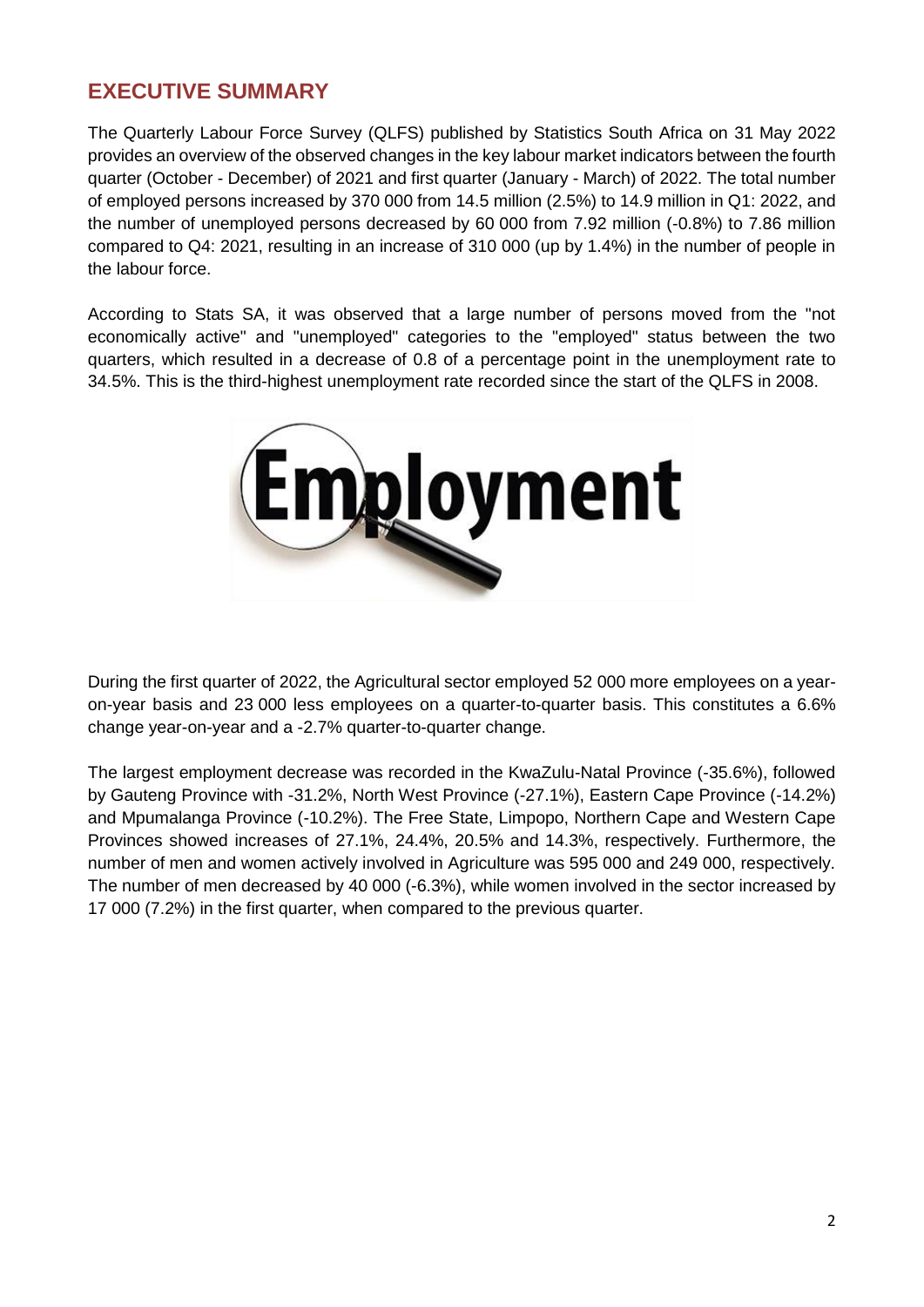## **Introduction**

The Macroeconomic Digest Labour Report of the first quarter of 2022 provides an overview of employment figures by industry, province and gender composition in the agricultural sector. The figures in this publication are based on data obtained from Statistics South Africa (Stats SA) released on 31 May 2022.

## **1. Employment by Industry**

The Quarterly Labour Force Survey (QLFS) published by Statistics South Africa provides an overview of the observed changes in the key labour market indicators between the fourth quarter (October - December) of 2021 and the first quarter (January - March) of 2022. During this period, the total number of employed persons increased by 370 000 from 14.5 million (2.5%) to 14.9 million in Q1: 2022, and the number of unemployed persons decreased by 60 000 from 7.92 million (-0.8%) to 7.86 million compared to Q4: 2021, resulting in an increase of 310 000 (up by 1.4%) in the number of people in the labour force. According to Stats SA, it was observed that a large number of persons moved from the "not economically active" and "unemployed" categories to the "employed" status between the two quarters, which resulted in a decrease of 0.8 of a percentage point in the unemployment rate to 34.5%. This is the third-highest unemployment rate recorded since the start of the QLFS in 2008.

**Table 1** shows employment by industry between the fourth quarter of 2021 (Q4: 2021) and the first quarter of 2022 (Q1: 2022). The number of employed persons increased in six of the ten industries. The largest increase in employment was recorded in Community and social services (281 000), followed by Manufacturing (263 000), Trade (98 000) and Mining (36 000). The largest decrease in employment was recorded in Private households (186 000) followed Finance (72 000), Construction (60 000) and Agriculture (23 000). The same trend was experienced from Q4:2020 to Q1:2021 when agricultural employment declined with 18 000 quarter-on-quarter and 73 000 year-onyear. The decrease in Agricultural employment might be due to seasonality, excessive rains at the start of 2021/22 production season, biosecurity cases (foot-and-mouth disease) as well as higher feed costs which negatively affected the hiring of labour.

| <b>Industry</b>                  | Jan-Mar<br>2021 | Oct-Dec<br>2021 | Jan-Mar<br>2022 | $Qtr.-to-$<br>qtr.<br>change | Year-on-<br>year<br>change | $Qtr.-to-$<br>qtr.<br>change | Year-<br>on-year<br>change |  |
|----------------------------------|-----------------|-----------------|-----------------|------------------------------|----------------------------|------------------------------|----------------------------|--|
|                                  | <b>Thousand</b> |                 |                 |                              |                            |                              | Percentage (%)             |  |
| Total*                           | 14 995          | 14 544          | 14 914          | 370                          | $-81$                      | 2.5                          | $-0.5$                     |  |
| Agriculture                      | 792             | 868             | 844             | $-23$                        | 52                         | $-2.7$                       | 6.6                        |  |
| <b>Mining</b>                    | 395             | 370             | 406             | 36                           | 11                         | 9.7                          | 2.7                        |  |
| Manufacturing                    | 1 4 9 7         | 1 3 1 6         | 1 579           | 263                          | 82                         | 20.0                         | 5.5                        |  |
| <b>Utilities</b>                 | 115             | 82              | 103             | 21                           | $-12$                      | 26.3                         | $-10.5$                    |  |
| Constructing                     | 1 0 7 9         | 1 1 3 3         | 1 0 7 3         | $-60$                        | $-6$                       | $-5.3$                       | $-0.5$                     |  |
| Trade                            | 2979            | 2896            | 2 9 9 4         | 98                           | 15                         | 3.4                          | 0.5                        |  |
| Transport                        | 903             | 951             | 960             | 10 <sup>1</sup>              | 58                         | 1.0                          | 6.4                        |  |
| Finance                          | 2 5 2 7         | 2 4 0 4         | 2 3 3 2         | $-72$                        | $-195$                     | $-3.0$                       | $-7.7$                     |  |
| Community and social<br>services | 3567            | 3 2 6 4         | 3546            | 281                          | $-21$                      | 8.6                          | $-0.6$                     |  |

## **Table 1: Quarterly and Annual total employment**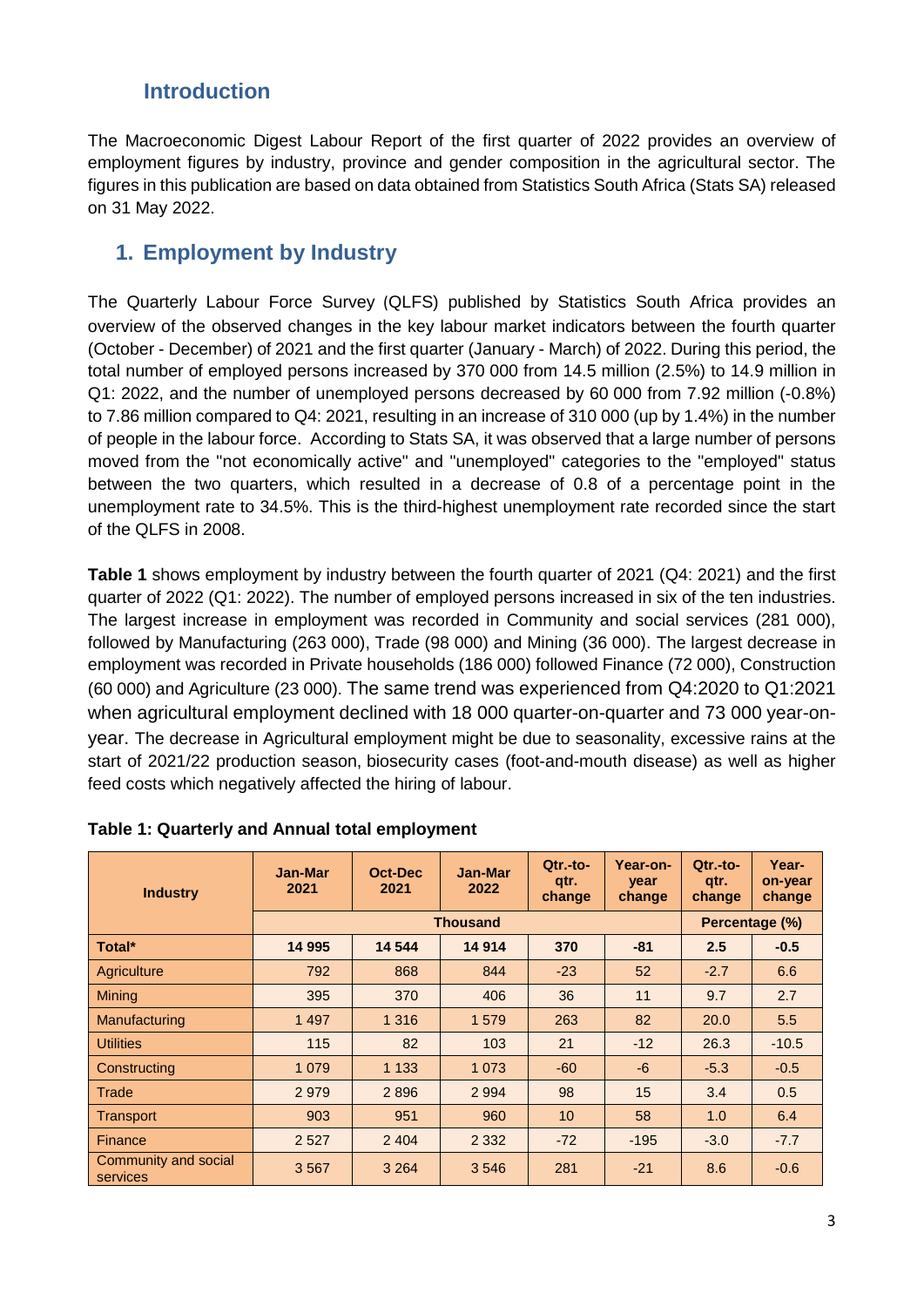| <b>Industry</b>           | <b>Jan-Mar</b><br>2021 | Oct-Dec<br>2021 | Jan-Mar<br>2022 | $Qtr.-to-$<br>gtr.<br>change | Year-on-<br>vear<br>change | $Qtr.-to-$<br>atr.<br>change | Year-<br>on-year<br>change |
|---------------------------|------------------------|-----------------|-----------------|------------------------------|----------------------------|------------------------------|----------------------------|
|                           | <b>Thousand</b>        |                 |                 |                              |                            |                              | Percentage (%)             |
| <b>Private households</b> | 1 1 2 7                | 1 2 5 8         | 1 0 7 2         | $-186$                       | $-55$                      | $-14.8$                      | $-4.9$                     |

*\*Note: Total includes "other" industry. Due to rounding, numbers do not necessarily add up to totals.* Source: Stats SA, 2022

**Table 2** shows the employment status in Agriculture per province. From Q4: 2021 to Q1: 2022, agricultural employment decreased in five of the nine provinces. The largest employment decrease was recorded in the KwaZulu-Natal Province (-35.6%), followed by Gauteng Province with -31.2%, North West Province (-27.1%), Eastern Cape Province (-14.2%) and Mpumalanga Province (- 10.2%). The record of 35.6% in KwaZulu Natal in this quarter does not come as a surprise, due to excessive rainfall that occurred in the province. The Free State, Limpopo, Northern Cape and Western Cape Provinces showed increases of 27.1%, 24.4%, 20.5% and 14.3%, respectively. The positive trend in these provinces is attributed to good activity in field crop, horticulture, and livestock subsectors due to favourable rainfalls that allowed for expansion in area farmed. It is noteworthy that different sub-sectors of agriculture have varying levels of labour intensity. The horticulture industries tend to be more labour-intensive, while field crops and livestock are relatively more mechanised.

Furthermore, because agriculture is seasonal, the labour employed shows seasonal trends as well, providing a more accurate picture when comparing the current quarter to the same quarter the previous year. Year-on-year agricultural employment increased in total with 52 000 more people employed, translating to a 6.6% increase.

| <b>Employment by</b><br><b>Agriculture per</b><br>province | . .<br>Jan-Mar<br>2021 | Oct-Dec<br>2021 | Jan-Mar<br>2022 | Qtr.-to-qtr.<br>change | Year-on-<br>year<br>change | Qtr.-to-gtr.<br>change | Year-on-<br>year<br>change |
|------------------------------------------------------------|------------------------|-----------------|-----------------|------------------------|----------------------------|------------------------|----------------------------|
|                                                            |                        |                 | Percentage (%)  |                        |                            |                        |                            |
| <b>Total Agriculture</b>                                   | 792                    | 868             | 844             | $-23$                  | 52                         | $-2.7$                 | 6.6                        |
| <b>Western Cape</b>                                        | 136                    | 178             | 203             | 26                     | 68                         | 14.3                   | 49.6                       |
| <b>Eastern Cape</b>                                        | 101                    | 108             | 93              | $-15$                  | $-8$                       | $-14.2$                | $-7.7$                     |
| <b>Northern Cape</b>                                       | 39                     | 41              | 49              | 8                      | 10                         | 20.5                   | 25.3                       |
| <b>Free State</b>                                          | 55                     | 66              | 84              | 18                     | 29                         | 27.1                   | 52.7                       |
| KwaZulu-Natal                                              | 130                    | 132             | 85              | $-47$                  | $-44$                      | $-35.6$                | $-34.2$                    |
| <b>North West</b>                                          | 40                     | 71              | 51              | $-19$                  | 12                         | $-27.1$                | 30.2                       |
| Gauteng                                                    | 43                     | 41              | 28              | $-13$                  | $-15$                      | $-31.2$                | $-34.7$                    |
| Mpumalanga                                                 | 113                    | 106             | 95              | $-11$                  | $-18$                      | $-10.2$                | $-16.2$                    |
| <b>Limpopo</b>                                             | 136                    | 124             | 155             | 30                     | 19                         | 24.4                   | 14.0                       |

### **Table 2: Employment by province in Agriculture**

Source: Stats SA, 2022

# **2. Gender Composition of Agricultural Employment**

Gender inequality affects access to resources, undermining the agricultural sector's ability to grow sustainably and inclusively. There is a strong link between food security and gender. According to the United Nation's Women Watch, women play key roles in maintaining all four pillars of food security: as food producers and agricultural entrepreneurs; "gatekeepers" who dedicate their own time, income and decision-making to maintain food and nutritional security of their households and communities; and "managers" of the stability of food supplies in times of economic hardship.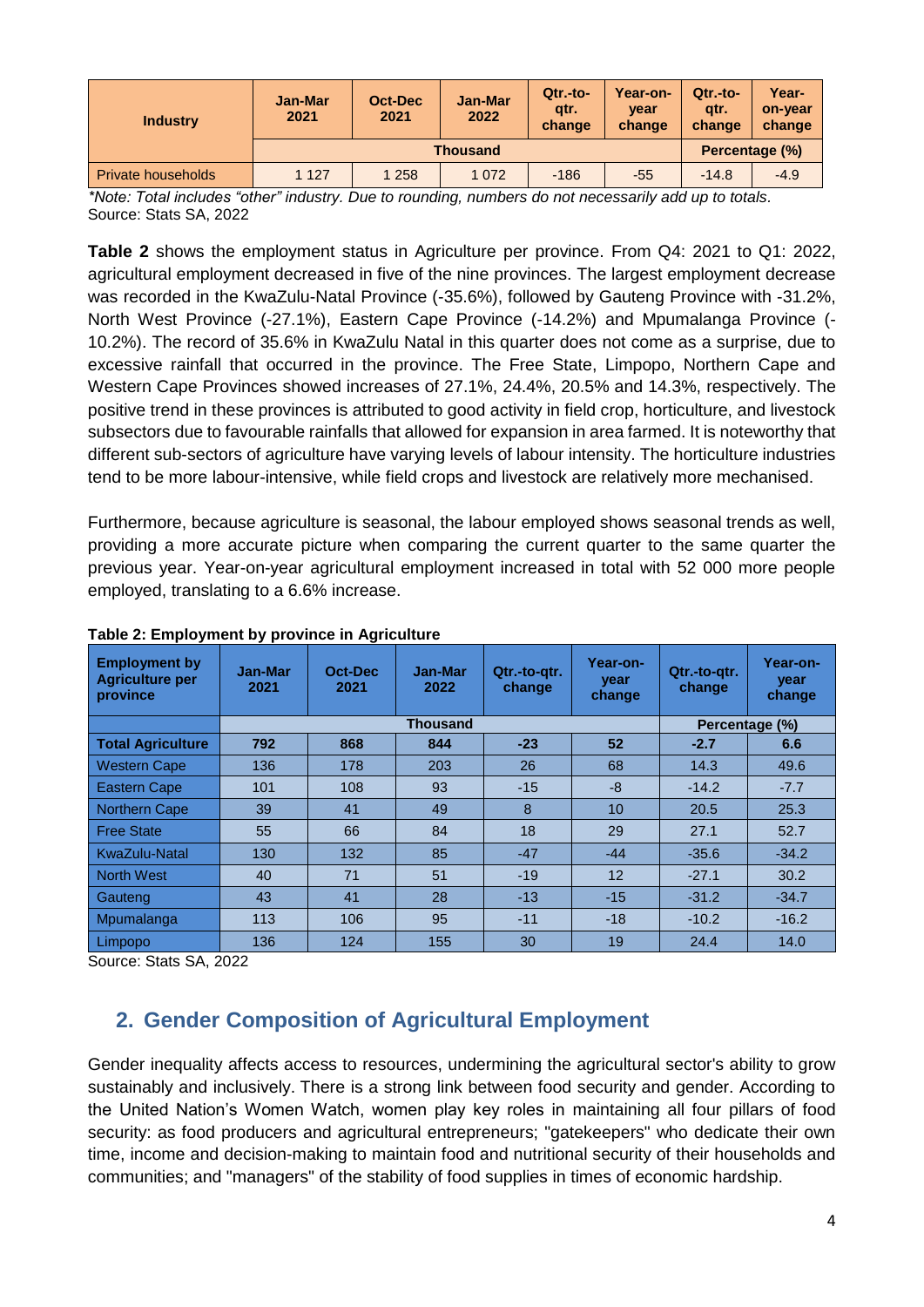**Figure 1** provides an overview of employment status on gender distribution within the agriculture sector. Data from Stats SA (2022) shows that men have been the main participants in the agriculture sector from Q1: 2010 to Q1: 2022. In the first quarter of 2022, the number of men and women actively involved in Agriculture was 595 000 and 249 000, respectively. The number of men decreased by 40 000 (-6.3%), while women involved in the sector increased by 17 000 (7.2%) in the first quarter, when compared to the previous quarter. This means gender equality in the agriculture in South Africa is still a challenge. An opportunity to emphasise policy discussion and implementation to address transformation issues in the sector is therefore critical. However, year-on-year, both women and men employed in agriculture showed increases of 9.3% and 5.5%, respectively.



**Figure 1: Gender distribution in Agriculture** Source: Stats SA, 2022

**Figure 2** presents the long-term trends in Agricultural sectoral employment on a quarterly basis since 2010. **Figure 2** shows that overall employment has increased by 23.68%, from 683 000 to 844 000 jobs, between the first quarter of 2010 and the first quarter of 2022, respectively. It is also clear from the long-term trends illustrated that there is a fluctuation in employment in the agricultural sector in each quarter and this might be attributed to the adoption of production technologies and the seasonality of agricultural production.